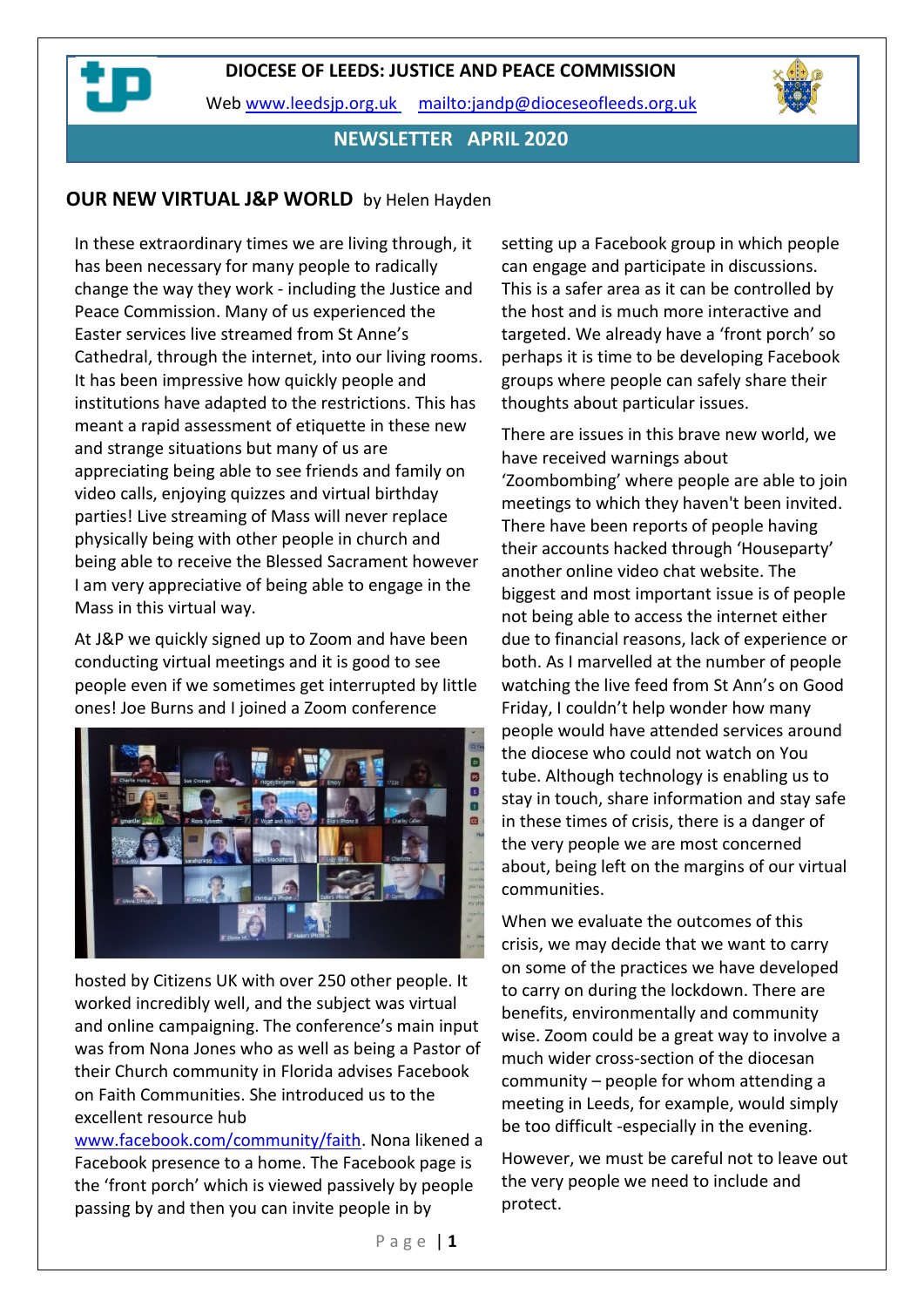



## **NEWSLETTER APRIL 2020**

#### **PILGRIMAGE, PALESTINE AND ACTING JUSTLY**

Many people hope that one day they can go on pilgrimage to the Holy Land; to see for themselves the places where Jesus walked and where key events in the bible are thought to have taken place. All of us want to be able to identify better with the Gospel stories that we have heard since we started going to church. Even though there may be modern towns in those places there is something special about being where events have actually taken place.

What we sometimes forget is the context in which Jesus lived and the tragedy of the similarities of his situation with the situation that exists in the Holy Land today. We want to understand more about Jesus, so we crowd out the modern-day elements and, often, envisage a Holy Land full of holy people and idealised places. Adverts for Holy Land pilgrimages often reinforce this mental image.

Jesus' family fled to Egypt to avoid the danger to their lives – they were refugees in Egypt. When they returned to Palestine, they returned to a region that was under military occupation by the Romans. In order to crucify Jesus, the permission of the Roman authorities had to be obtained – and it is worth remembering that the official charge against Jesus was subversion – plotting to overthrow the state! Today, most Palestinian people live under occupation by the Israeli Government. They suffer fierce restrictions on where they can go, the documentation needed in order to be able to travel and the seizure of much of their land (despite international agreements to the contrary going back to the period following the 1967 war). The Israeli government has, for some time, been building a 'security barrier' to separate Israeli land from Palestinian land. This has also resulted in much hardship for most Palestinians. This is the Holy Land today.

The situation raises some ethical dilemmas for Christians. How can we go on pilgrimage to the Holy Land without supporting the terrible injustices inflicted on the Palestinian people today? – It is a question many of us will shy away from – it goes in the "too difficult" box. The last thing I want to do is discourage anyone from going to the Holy Land. However, I believe that there are things that we can, and should, do to ensure that we limit our complicity in the injustices that are ongoing.



**Typical Pilgrimage Brochure picture of Jerusalem**

This was one of the key areas that the new Peace & Nonviolence Issue Action Group of the Commission explored at its first meeting. This took place just before the lockdown was

imposed. This group of volunteers come from parishes and church communities across the Diocese – including Skipton, Mytholmroyd and the wider Leeds area. It also includes Tricia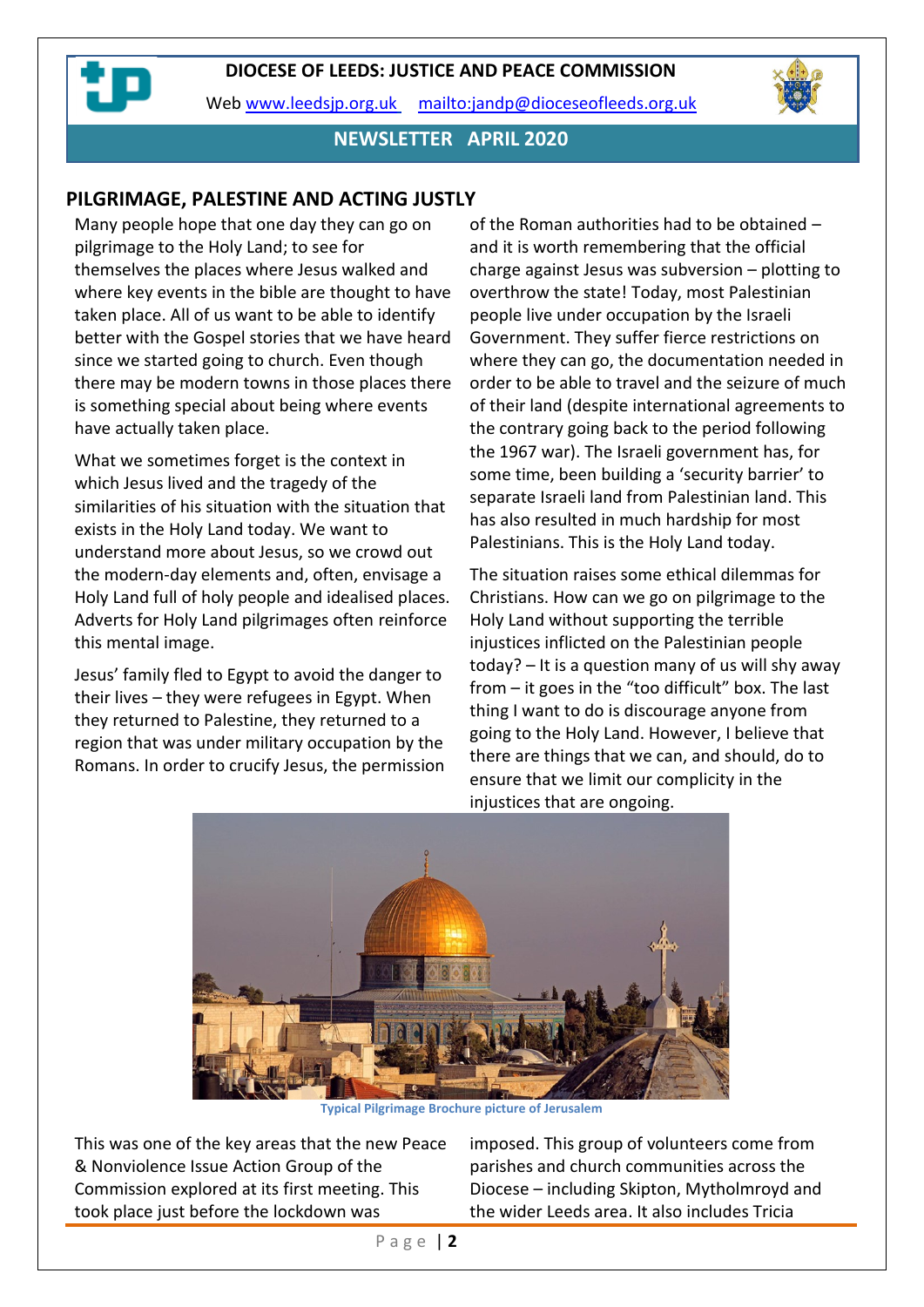#### **DIOCESE OF LEEDS: JUSTICE AND PEACE COMMISSION**

Web [www.leedsjp.org.uk](http://www.leedsjp.org.uk/) <mailto:jandp@dioceseofleeds.org.uk>



## **NEWSLETTER APRIL 2020**

Griffin, a member of Sabeel Kairos in Yorkshire and part of the organising committee of the Leeds Palestinian Film Festival.



**Pilgrims from the Leeds Diocese next to the 'Security' barrier**

We had all sorts of ideas about what we could do to promote the idea of pilgrimages that took better account of the current situation in the Holy Land. These ranged from a 'preparation evening' for those going on an organised pilgrimage to the Commission taking the lead in organising a pilgrimage itself (something it did in 2013 – which is where the picture above was taken).

At this point we felt that building awareness amongst would-be pilgrims was the most useful thing that we could do. This could be done through producing written or online resources – but there are many of those already in existence. The real question is how to engage people in exploring the issues involved. We felt that some sort of 'Pilgrimage Preparation Evening' would be a better way forward. This could be offered to any parish that was organising such a pilgrimage. Holy Land pilgrimages are not a cheap holiday and people want to get the most out of the experience. We thought we could capitalise on this interest by developing a format to specifically address people in a parish setting. The evening would include some tasters of the sorts of food that you can expect to find (food is always a good idea for an event of this sort!) as well as some basic information about how Palestinians have to live day to day and the opportunity for people to ask questions from people who have had first-hand

The group had a number of ideas for other sorts of events to build awareness of the plight of Palestinians. These included having a Day of Reflection as well as participating in the 2020 Leeds Palestinian Film festival (assuming it all goes ahead!). These are all things that you will hear more about as we work out the detail of what we can offer – even if it has to be a virtual offering!

experience of the plight of Palestinians today.

## **ISSUE ACTION GROUPS – HELP US DISCERN THE ACTIONS TO TAKE TO RESPOND TO THE 'SIGNS OF THE TIMES'**

As reported earlier this year, the Commission has set up 3 Issue Action Groups to help us decide what actions we can take on our key priority areas

| <b>Peace &amp; Nonviolence</b> | The Commission agreed that for the next 12 months at least this<br>group would focus on the Israel Palestine situation and the article                    |
|--------------------------------|-----------------------------------------------------------------------------------------------------------------------------------------------------------|
| <b>Climate Change</b>          | above reports on this group's first meeting.<br>This group has had an initial meeting via Zoom - and there will be a<br>report in next month's newsletter |
| <b>UK Poverty</b>              | This group has yet to meet but we hope to arrange this soon                                                                                               |
|                                | If you are interested in joining any of these groups then simply email<br>mailto:jandp@dioceseofleeds.org.uk                                              |

#### We would be delighted to welcome new members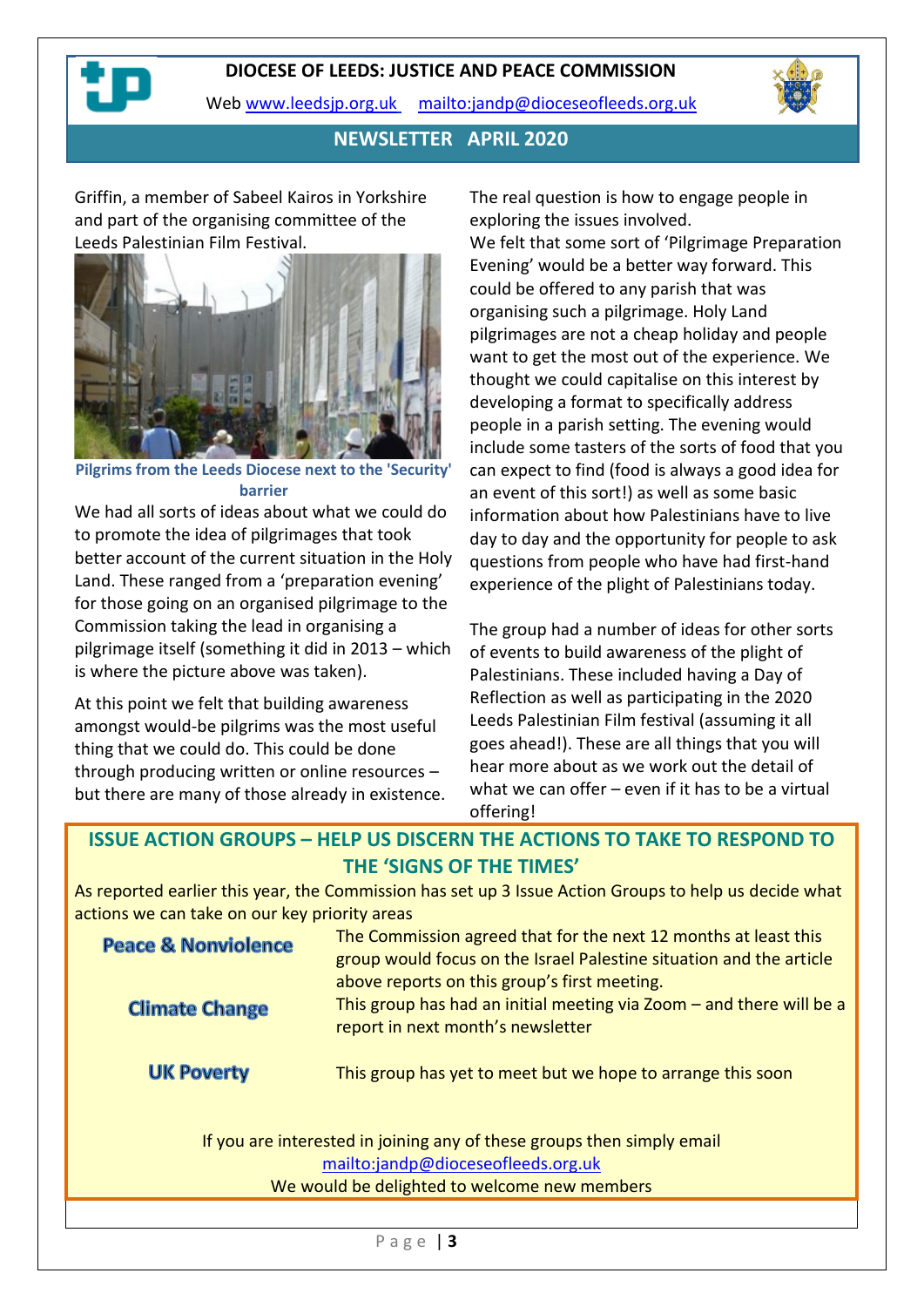## **DIOCESE OF LEEDS: JUSTICE AND PEACE COMMISSION**

Web [www.leedsjp.org.uk](http://www.leedsjp.org.uk/) <mailto:jandp@dioceseofleeds.org.uk>



## **NEWSLETTER APRIL 2020**

## **SPARK SOCIAL JUSTICE GOES VIRTUAL**

It was only last month that we were reporting on the 300 or so young people who have attended SPARK workshops in the last few months – using drama to explore issues of social justice such as UK poverty and the devastating impact that it can have on people's lives.

With the lockdown, of course, all workshops are off. It seems unlikely that the project will be able to engage directly with young people before September at the earliest.

There were 3 settings where some of the people involved in the workshops were ready to start a Social Justice group. This is a key goal of the project and there is a real danger of losing the momentum that has been building up. Some members of the Project Steering Group have been meeting via Zoom to try and re-orientate the project to work with the new circumstances and to understand what opportunities (as well as problems!) there might be to achieve the goals of the project in this different situation.

The Project Director, Aoibheann Kelly, is in the middle of organising an initial set of 4 video sessions aimed at our target audience (anyone aged 16-30 in the Leeds Diocese).



The first session will be with Marc Besford, a member of the Project Steering Group and National President of YCW (Young Christian Workers). He will be discussing examples of inspirational youth leadership.



Other sessions include Tom Chigbo (Senior Organiser for Leeds Citizens) discussing how to start a social justice group and another will be an interview with John Battle, Chair of the Commission.

At first, we considered delivering a number of live Zoom sessions. However, the schools we have been working with were keen to have recorded sessions where they can share the link more widely.

Like many people at this time, we are feeling our way in this situation. The imperative, from the project perspective, was to do 'something'. We will evaluate any comments we get back from these initial sessions and take it from there.



For more information about the project or to get your school or university involved then please email Aoibheann.kelly@dioceseofleeds.org.uk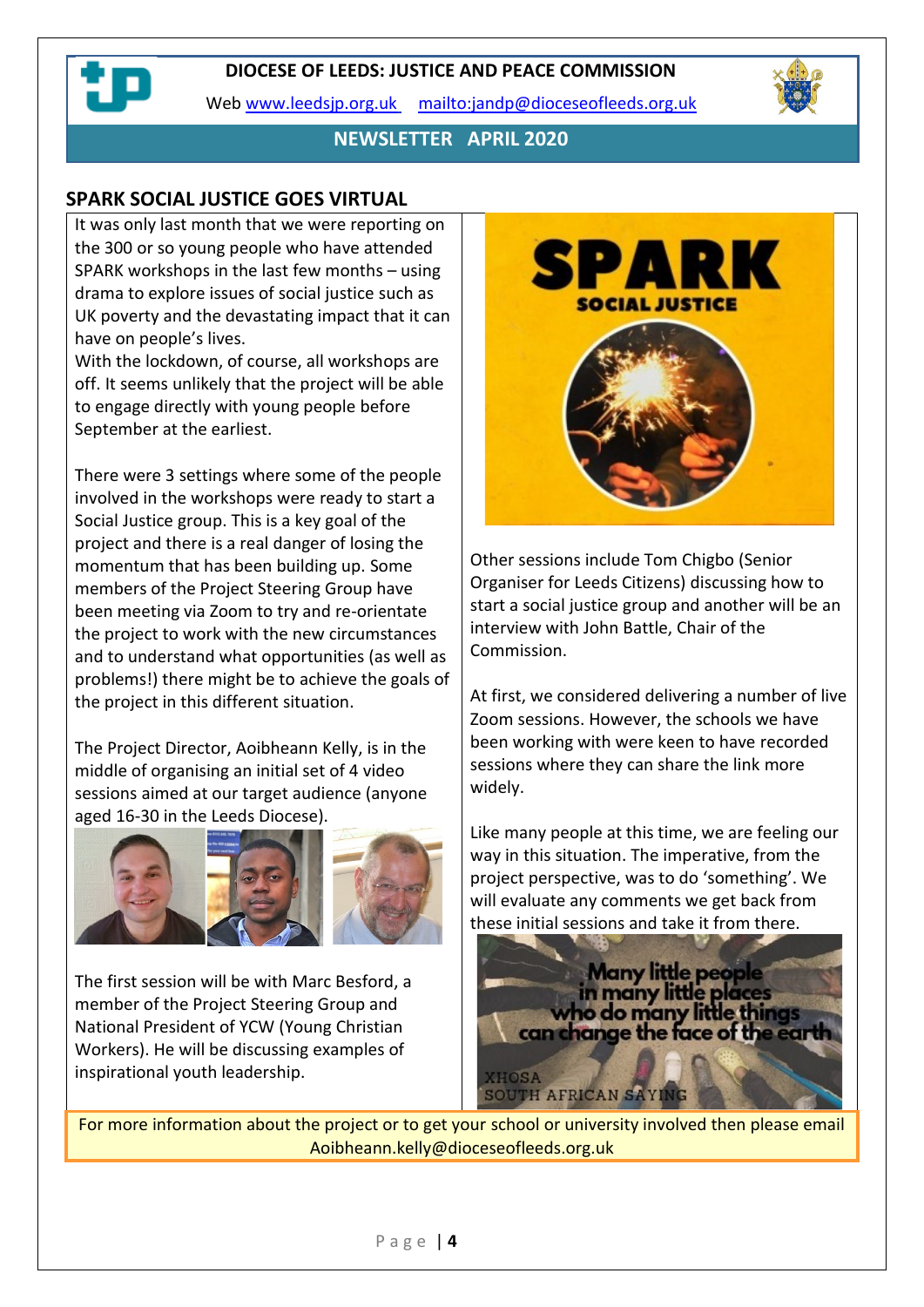**NEWSLETTER APRIL 2020**

# **CHARITABLE ACTION?** by John Battle, Chair of the Commission

The Easter Alleluia hymn for morning prayer could not be more prescient in these times:

"*Then Life and Death together fought, alleluia, Each to a strange extreme were brought, alleluia".*

Certainly, the coronavirus pandemic is not allowing us to move too quickly through the Paschal Mysteries this year. Yet the Gospel message urges us to move forward. As scripture scholar Walter Brueggemann reminds us in his " A Gospel of Hope":

"*The Easter miracles happen here and there, and the people of God sign on for the mystery of God's transformative work. We covet the moments when the power of death and injustice do not prevail in the world. We bear witness to God's steadfast love"*.

Well before the pandemic broke out there was practical evidence of that transformative work of Gospel action helping the homeless. assisting asylum seekers and refugees, and helping provide for and support food banks for those in need - not least in our own Diocese. Some of this work was through traditional institutional charities such as the local conferences of the St Vincent De Paul Society and the St Vincents Community Support centre in Leeds ( a national 'beacon' project) and the St George's Crypt for the homeless. More often it was quiet personal and generous action that kept these needed supportive services going.

The necessary institutional support and funding in recent times of austerity has proved difficult to sustain as charities and voluntary organisations have suffered from lack of access to grants and core funding and institutional support. At times of increasing need and demands, keeping going has been proving harder and harder. The hollowing out of local institutional community support with the demise of community centres, tenants associations and local charitable and voluntary organisations has often led to schools



and churches as the only means of coming together, often leaving the Jo Cox Foundation to stress the need to "tackle isolation".

Without doubt the personal response the coronavirus " lock down crisis" has been one of generous individual commitment. Spontaneous food banks have sprung in place such as at St Vincent's Centre, community centres and We Care Leeds - collecting and distributing food. Some local councils have reorganised quickly, setting up community " hub" distribution and help points in conjunction with local charities. But as, We Care Leeds stress, they are a temporary quick response "stop gap" which does not means test or assess need. This is not sustainable or funded for the long term.

In other words, the generous individual response to calls for help are not a substitute for the necessary longer term "transformational" action which requires the rebuilding of institutional frameworks of support in local communities. In doing this there is a role for parishes. Things will not be the same as the pandemic subsides, but nor should they be. We need to move from individual generosity to sustained structural supportive work.

In the encouraging words of Pope Francis this Easter:

*" Let us not lose our memory once all this is past. Let us not file it away and go back to where we were. This is a time to take the decisive step"*  Pope Francis Easter 2020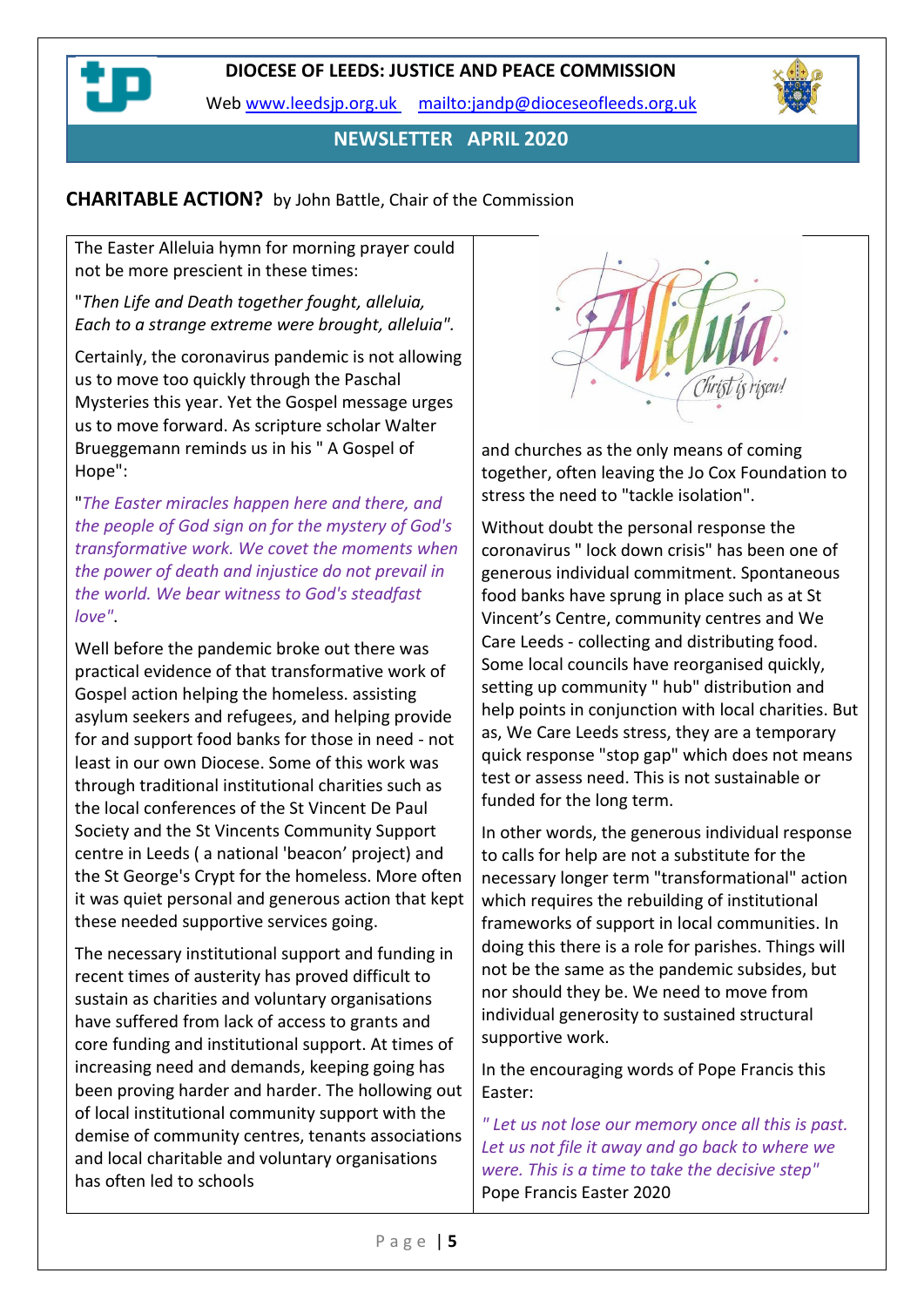



## **NEWSLETTER APRIL 2020**

## **REVOLUTION OF THE HEART: THE DOROTHY DAY STORY** a review by Carol Burns

This new documentary by Martin Doblemeier (who has made a number of films previously about people such as Dietrich Bonhoeffer and Reinhold Niebuhr), is an engaging watch. It's just less than an hour which makes is suitable for showing in small groups and it will certainly spark discussion.

#### You can see a trailer here . [http://journeyfilms.com/#](http://journeyfilms.com/)



If you don't know much about the founder of the Catholic worker movement you will learn a great deal.

Whilst sympathetic to Dorothy Day and all she achieved it also doesn't shy away from the many contradictions in her life. She was complicated as we all are and sometimes hard to live with. She required great sacrifices from herself and those closest to her including her own daughter.

There are interviews with two of her grandchildren Martha Hennessey who is a peace activist herself and Kate Hennessey the youngest of Tamar's children who has recently published a biography 'Dorothy Day The World will be saved by beauty'( Simon and Schuster 2017) Also interviewed are Jim Wallis of Sojourners, Robert Ellsberg one of her biographers and Martin Sheen, famous for his acting, but also a peace activist of some courage

The documentary is beautifully crafted posing some interesting questions. Was Dorothy Day a Christian anarchist, and/or a very traditional and obedient Catholic?

As well as her commitment to protesting against the involvement of the USA in the Second World War and Vietnam she is also shown supporting other causes such as those of the fruit pickers protest with the iconic photo of her sitting in the midst of the protest with Cesar Chavez.

Dorothy Day believed very strongly in personal responsibility as well as the need to fight structural injustice and the Catholic Worker Houses of Hospitality were the practical outcome of that. British audiences might want to reflect on her judgement that people shouldn't need to go for welfare and that the Worker houses should offer food and shelter. Our very different welfare system may mean that we responds differently to these dilemmas ( for example the London Catholic Worker house offers hospitality to asylum seekers.)

I have read a number of biographies of Dorothy Day and I still learnt new things about her in this documentary

I would especially recommend one of the extra features which interviews people with different views about whether she should be canonised. She, herself, is frequently quoted as saying '*Don't call me a saint. I don't want to be dismissed so easily*.'

The DVD is unfortunately only available from Amazon at the moment as the makers of the film don't seem to be shipping to the UK.



*For more information about the Catholic Worker Movement see* <https://www.catholicworker.org/>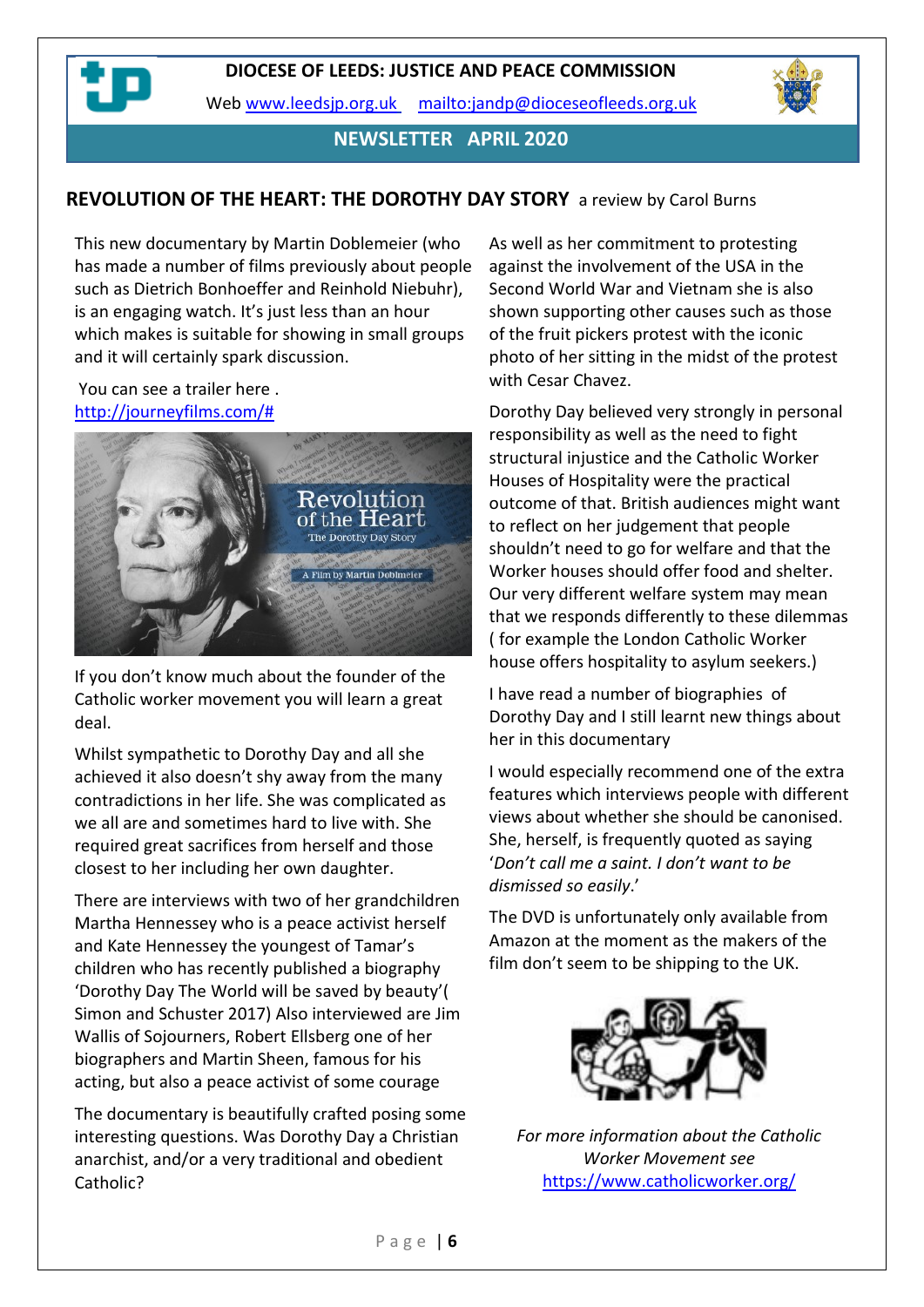

# **NEWSLETTER APRIL 2020**

## **REFLECTION: IN A TIME OF CORONAVIRUS**

As of today, like many of you, I have been in self-isolation for several weeks. Honestly, it is a bit like when I sometimes go on a hermitage during Lent; except now, of course, my prayers are with the innumerable people who are ill with COVID-19 and so many who are grieving loved ones who have died. My heart is heavy for the health care workers, first responders, and other essential workers who continue to put themselves at risk every day. I'm also concerned about the many people now facing financial challenges, or whose marginalization has only been made worse by the virus. This type of prayer leads us to experience solidarity with the suffering.

For all the helpers, including people like yourselves who are doing what you can to meet the needs of loved ones and those who are



suffering, I offer this excerpt of a prayer from my friend Mirabai Starr, who is a translator of Teresa of Ávila's works: You [Teresa] lived that beautiful balance

Between active service And quiet contemplation. Teach us to be of use in this troubled world At the same time that we cultivate Joyous intimacy With the Beloved who lives inside us.

> *Richard Rohr Daily Meditations Sunday 19 April 2020*

**See the Centre for Action & Contemplation <https://cac.org/>**

#### **EVENTS**

*Online Events and Webinars plus key dates and some events that may still be going ahead*

|                          | Earth Day Live 2020                                                                                                                                                                                                                                                                                                                                                                                              |
|--------------------------|------------------------------------------------------------------------------------------------------------------------------------------------------------------------------------------------------------------------------------------------------------------------------------------------------------------------------------------------------------------------------------------------------------------|
|                          | Earth Day Live will feature a three-day livestream where millions of people can join<br>activists, celebrities, musicians, and more in an epic moment of community and hope                                                                                                                                                                                                                                      |
| Wed 22 Apr<br>Fri 24 Apr | for the future. It's Ameican -but don't hold that against them                                                                                                                                                                                                                                                                                                                                                   |
|                          | Take a look at their website and decide for yourself<br>https://www.earthdaylive2020.org/                                                                                                                                                                                                                                                                                                                        |
| يشفذ                     | Online World Conference: Abolish Nuclear Weapons; Resist and Reverse the Climate                                                                                                                                                                                                                                                                                                                                 |
|                          | <b>Crisis; For Social and Economic Justice</b>                                                                                                                                                                                                                                                                                                                                                                   |
| Sat 25 Apr               | Organised by the Global Coalition of Peace Organisations from 2pm UK time<br>This international online conference will provide a unique opportunity for the world's<br>nuclear disarmament campaigns, allied movements and organisations, and diplomats<br>committed to banning and eliminating nuclear weapons to amplify our abolition<br>demands. It will also be livestreamed if you prefer not to register. |
|                          | Register by using this link                                                                                                                                                                                                                                                                                                                                                                                      |
|                          | https://zoom.us/webinar/register/WN 5lrJBZFPSzKJA B6Qu2xXw                                                                                                                                                                                                                                                                                                                                                       |